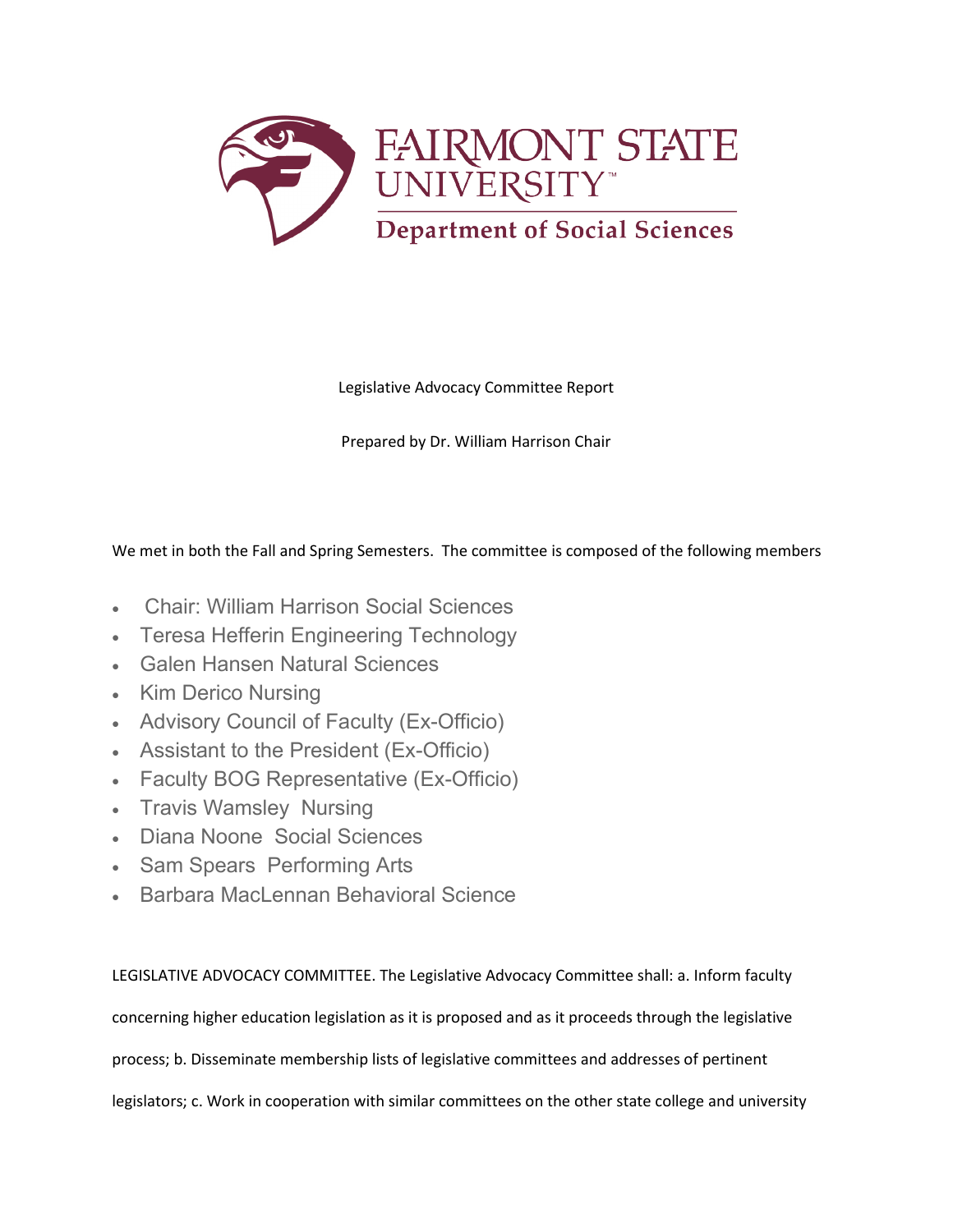campuses; and d. Survey and collate information and opinions of faculty and forward them to the Advisory Council of Faculty for inclusion in proposed legislative packages. The Legislative Advocacy Committee shall consist of interested faculty from the Academic Units. The representatives to the Board of Governors and Advisory Council of Faculty, and the Assistant to the President shall serve as ex-officio members.

In the meeting in the Fall Semester and the meeting in the Spring Semester we discussed issues of importance to the Faculty of Fairmont State University. We also planned a trip to Charleston to talk to legislators in the Spring Semester.

Dr. William Harrison and Dr. Galen Hansen traveled to the Capitol on February 15, 2022 and met with several legislators. These legislators included

Senator Blair (President of the Senate)

Senator Romano

Senator Beach

Senator Caputo

Delegate Mallow

Delegate Skaff

The first several meetings with legislators went fine. Our last meeting with Senator Blair raised some tension. I asked him about the merger but he was not pleased with the question. He felt we should already know about that, and I respect that. Galen Hansen proceeded to bring up lawsuits he is involved in and the conversation became more unsettled. He argued with the Senator about (if I remember correctly) closed meetings, transparency, and what constituted a government agency. The meeting did end with handshakes and we returned to Fairmont. I have sent an email to senator Blair apologizing for how the meeting went.